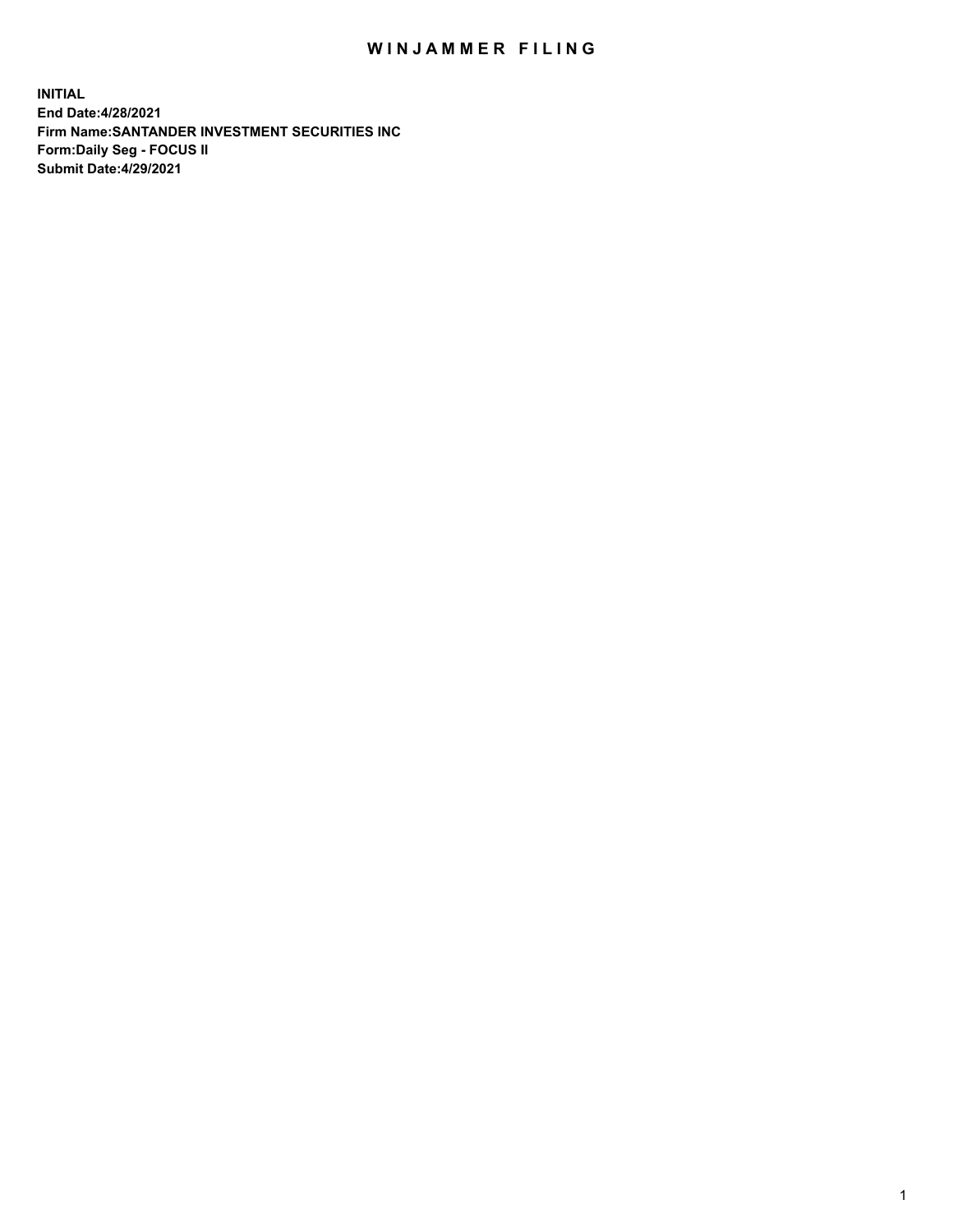**INITIAL End Date:4/28/2021 Firm Name:SANTANDER INVESTMENT SECURITIES INC Form:Daily Seg - FOCUS II Submit Date:4/29/2021 Daily Segregation - Cover Page**

| , ocgicgation - oover rage                                                                                                                                                                                                                                                                                                                                                         |                                                                                    |
|------------------------------------------------------------------------------------------------------------------------------------------------------------------------------------------------------------------------------------------------------------------------------------------------------------------------------------------------------------------------------------|------------------------------------------------------------------------------------|
| Name of Company                                                                                                                                                                                                                                                                                                                                                                    | <b>SANTANDER INVESTMENT</b><br><b>SECURITIES INC</b>                               |
| <b>Contact Name</b>                                                                                                                                                                                                                                                                                                                                                                | <b>Felix Munoz</b>                                                                 |
| <b>Contact Phone Number</b>                                                                                                                                                                                                                                                                                                                                                        | (212) 407-4594                                                                     |
| <b>Contact Email Address</b>                                                                                                                                                                                                                                                                                                                                                       | felix.munoz@santander.us                                                           |
| FCM's Customer Segregated Funds Residual Interest Target (choose one):<br>a. Minimum dollar amount: ; or<br>b. Minimum percentage of customer segregated funds required:% ; or<br>c. Dollar amount range between: and; or                                                                                                                                                          | 70,000,000<br>$\underline{\mathbf{0}}$<br>0 <sub>0</sub>                           |
| d. Percentage range of customer segregated funds required between: % and %.<br>FCM's Customer Secured Amount Funds Residual Interest Target (choose one):<br>a. Minimum dollar amount: ; or<br>b. Minimum percentage of customer secured funds required:%; or<br>c. Dollar amount range between: and; or<br>d. Percentage range of customer secured funds required between:% and%. | 0 <sub>0</sub><br>$\frac{0}{0}$<br>$\underline{0} \underline{0}$<br>0 <sub>0</sub> |
| FCM's Cleared Swaps Customer Collateral Residual Interest Target (choose one):<br>a. Minimum dollar amount: ; or<br>b. Minimum percentage of cleared swaps customer collateral required:% ; or<br>c. Dollar amount range between: and; or<br>d. Percentage range of cleared swaps customer collateral required between:% and%.                                                     | $\frac{0}{0}$<br>$\underline{0} \underline{0}$<br>0 <sub>0</sub>                   |

Attach supporting documents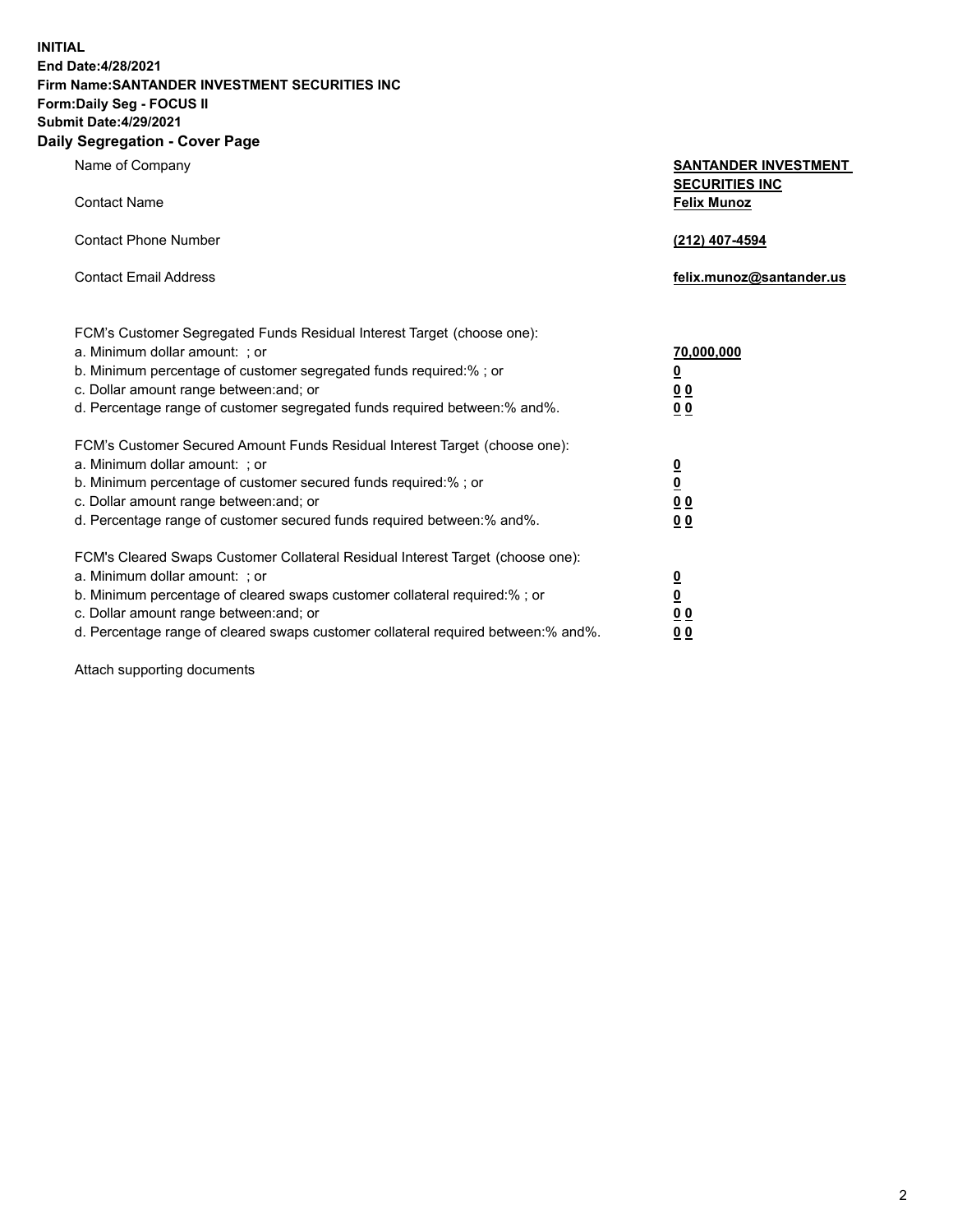## **INITIAL End Date:4/28/2021 Firm Name:SANTANDER INVESTMENT SECURITIES INC Form:Daily Seg - FOCUS II Submit Date:4/29/2021 Daily Segregation - Secured Amounts**

|               | Foreign Futures and Foreign Options Secured Amounts                                         |                   |
|---------------|---------------------------------------------------------------------------------------------|-------------------|
|               | Amount required to be set aside pursuant to law, rule or regulation of a foreign            | $0$ [7305]        |
|               | government or a rule of a self-regulatory organization authorized thereunder                |                   |
| $\mathbf 1$ . | Net ledger balance - Foreign Futures and Foreign Option Trading - All Customers             |                   |
|               | A. Cash                                                                                     | $0$ [7315]        |
|               | B. Securities (at market)                                                                   | $0$ [7317]        |
| 2.            | Net unrealized profit (loss) in open futures contracts traded on a foreign board of trade   | $0$ [7325]        |
| 3.            | Exchange traded options                                                                     |                   |
|               | a. Market value of open option contracts purchased on a foreign board of trade              | $0$ [7335]        |
|               | b. Market value of open contracts granted (sold) on a foreign board of trade                | $0$ [7337]        |
| 4.            | Net equity (deficit) (add lines 1. 2. and 3.)                                               | $0$ [7345]        |
| 5.            | Account liquidating to a deficit and account with a debit balances - gross amount           | $0$ [7351]        |
|               | Less: amount offset by customer owned securities                                            | 0 [7352] 0 [7354] |
| 6.            | Amount required to be set aside as the secured amount - Net Liquidating Equity              | $0$ [7355]        |
|               | Method (add lines 4 and 5)                                                                  |                   |
| 7.            | Greater of amount required to be set aside pursuant to foreign jurisdiction (above) or line | $0$ [7360]        |
|               | 6.                                                                                          |                   |
|               | FUNDS DEPOSITED IN SEPARATE REGULATION 30.7 ACCOUNTS                                        |                   |
| 1.            | Cash in banks                                                                               |                   |
|               | A. Banks located in the United States                                                       | $0$ [7500]        |
|               | B. Other banks qualified under Regulation 30.7                                              | 0 [7520] 0 [7530] |
| 2.            | Securities                                                                                  |                   |
|               | A. In safekeeping with banks located in the United States                                   | $0$ [7540]        |
|               | B. In safekeeping with other banks qualified under Regulation 30.7                          | 0 [7560] 0 [7570] |
| 3.            | Equities with registered futures commission merchants                                       |                   |
|               | A. Cash                                                                                     | $0$ [7580]        |
|               | <b>B.</b> Securities                                                                        | $0$ [7590]        |
|               | C. Unrealized gain (loss) on open futures contracts                                         | $0$ [7600]        |
|               | D. Value of long option contracts                                                           | $0$ [7610]        |
|               | E. Value of short option contracts                                                          | 0 [7615] 0 [7620] |
| 4.            | Amounts held by clearing organizations of foreign boards of trade                           |                   |
|               | A. Cash                                                                                     | $0$ [7640]        |
|               | <b>B.</b> Securities                                                                        | $0$ [7650]        |
|               | C. Amount due to (from) clearing organization - daily variation                             | $0$ [7660]        |
|               | D. Value of long option contracts                                                           | $0$ [7670]        |
|               | E. Value of short option contracts                                                          | 0 [7675] 0 [7680] |
| 5.            | Amounts held by members of foreign boards of trade                                          |                   |
|               | A. Cash                                                                                     | $0$ [7700]        |
|               | <b>B.</b> Securities                                                                        | $0$ [7710]        |
|               | C. Unrealized gain (loss) on open futures contracts                                         | $0$ [7720]        |
|               | D. Value of long option contracts                                                           | $0$ [7730]        |
|               | E. Value of short option contracts                                                          | 0 [7735] 0 [7740] |
| 6.            | Amounts with other depositories designated by a foreign board of trade                      | $0$ [7760]        |
| 7.            | Segregated funds on hand                                                                    | $0$ [7765]        |
| 8.            | Total funds in separate section 30.7 accounts                                               | $0$ [7770]        |
| 9.            | Excess (deficiency) Set Aside for Secured Amount (subtract line 7 Secured Statement         | $0$ [7380]        |
|               | Page 1 from Line 8)                                                                         |                   |
| 10.           | Management Target Amount for Excess funds in separate section 30.7 accounts                 | $0$ [7780]        |
| 11.           | Excess (deficiency) funds in separate 30.7 accounts over (under) Management Target          | $0$ [7785]        |
|               |                                                                                             |                   |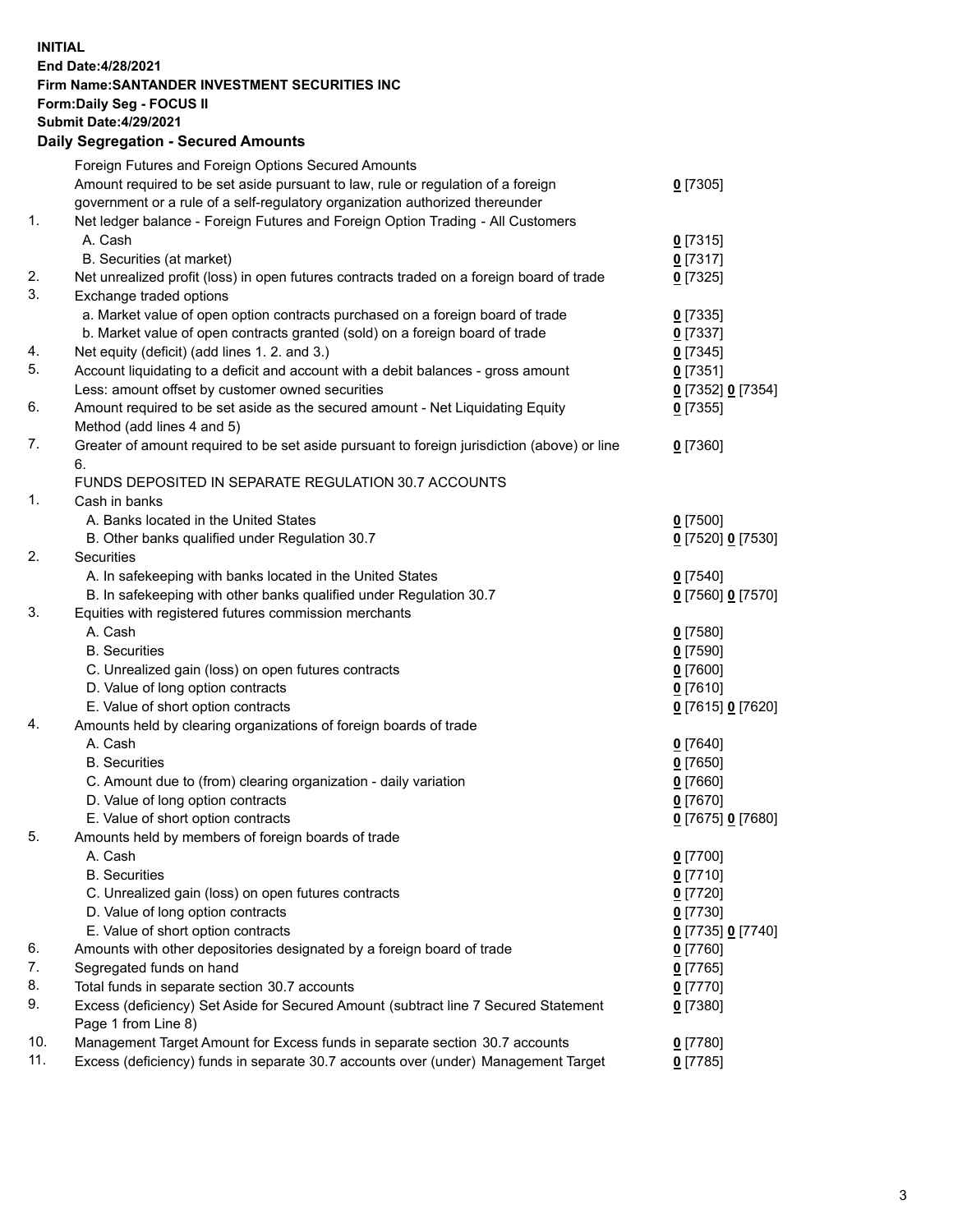| <b>INITIAL</b> |                                                                                                 |                      |
|----------------|-------------------------------------------------------------------------------------------------|----------------------|
|                | End Date: 4/28/2021                                                                             |                      |
|                | Firm Name: SANTANDER INVESTMENT SECURITIES INC                                                  |                      |
|                | Form: Daily Seg - FOCUS II                                                                      |                      |
|                | <b>Submit Date:4/29/2021</b>                                                                    |                      |
|                | Daily Segregation - Segregation Statement                                                       |                      |
|                | SEGREGATION REQUIREMENTS(Section 4d(2) of the CEAct)                                            |                      |
| 1.             | Net ledger balance                                                                              |                      |
|                | A. Cash                                                                                         | 1,136,631,659 [7010] |
|                | B. Securities (at market)                                                                       | $0$ [7020]           |
| 2.             | Net unrealized profit (loss) in open futures contracts traded on a contract market              | 747,995,410 [7030]   |
| 3.             | Exchange traded options                                                                         |                      |
|                | A. Add market value of open option contracts purchased on a contract market                     | 48,303,567 [7032]    |
|                | B. Deduct market value of open option contracts granted (sold) on a contract market             | -42,179,489 [7033]   |
| 4.             | Net equity (deficit) (add lines 1, 2 and 3)                                                     | 1,890,751,147 [7040] |
| 5.             | Accounts liquidating to a deficit and accounts with                                             |                      |
|                | debit balances - gross amount                                                                   | $0$ [7045]           |
|                | Less: amount offset by customer securities                                                      | 0 [7047] 0 [7050]    |
| 6.             | Amount required to be segregated (add lines 4 and 5)                                            | 1,890,751,147 [7060] |
|                | FUNDS IN SEGREGATED ACCOUNTS                                                                    |                      |
| 7.             | Deposited in segregated funds bank accounts                                                     |                      |
|                | A. Cash                                                                                         | 288,996,918 [7070]   |
|                | B. Securities representing investments of customers' funds (at market)                          | $0$ [7080]           |
|                | C. Securities held for particular customers or option customers in lieu of cash (at             | $0$ [7090]           |
|                | market)                                                                                         |                      |
| 8.             | Margins on deposit with derivatives clearing organizations of contract markets                  |                      |
|                | A. Cash                                                                                         | 1,656,608,204 [7100] |
|                | B. Securities representing investments of customers' funds (at market)                          | $0$ [7110]           |
|                | C. Securities held for particular customers or option customers in lieu of cash (at             | $0$ [7120]           |
|                | market)                                                                                         |                      |
| 9.             | Net settlement from (to) derivatives clearing organizations of contract markets                 | 11,544,077 [7130]    |
| 10.            | Exchange traded options                                                                         |                      |
|                | A. Value of open long option contracts                                                          | 48,303,567 [7132]    |
|                | B. Value of open short option contracts                                                         | -42,179,489 [7133]   |
| 11.            | Net equities with other FCMs                                                                    |                      |
|                | A. Net liquidating equity                                                                       | $0$ [7140]           |
|                | B. Securities representing investments of customers' funds (at market)                          | $0$ [7160]           |
|                | C. Securities held for particular customers or option customers in lieu of cash (at             | $0$ [7170]           |
|                | market)                                                                                         |                      |
| 12.            | Segregated funds on hand                                                                        | $0$ [7150]           |
| 13.            | Total amount in segregation (add lines 7 through 12)                                            | 1,963,273,277 [7180] |
| 14.<br>15.     | Excess (deficiency) funds in segregation (subtract line 6 from line 13)                         | 72,522,130 [7190]    |
| 16.            | Management Target Amount for Excess funds in segregation                                        | 70,000,000 [7194]    |
|                | Excess (deficiency) funds in segregation over (under) Management Target Amount<br><b>Excess</b> | 2,522,130 [7198]     |
|                |                                                                                                 |                      |